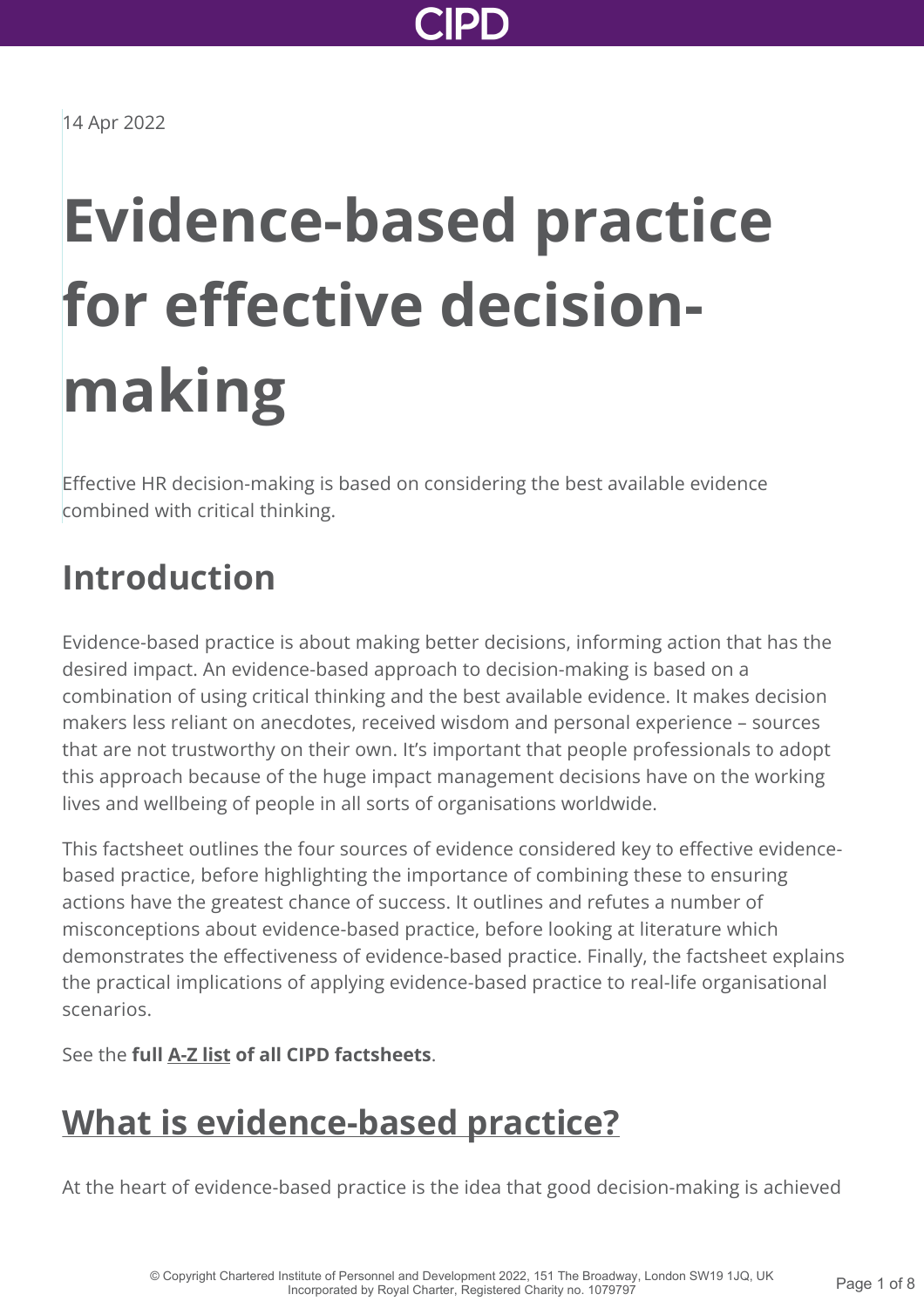

through critical thinking and drawing on the best available evidence. Evidence-based practice leads to decisions and actions that are more likely to have the desired effect and are less reliant on anecdotes, received wisdom and personal experience – sources that are not trustworthy on their own. Evidence-based HR practice draws together published research and [people analytics](http://www.cipd.co.uk/knowledge/strategy/analytics/factsheet/) with professional expertise and stakeholder opinions.

#### **Why is evidence-based practice important?**

In their report [Evidence-based management: the basic principles](https://www.cebma.org/wp-content/uploads/Evidence-Based-Practice-The-Basic-Principles.pdf), Barends, Rousseau and Briner of the Center for Evidence-Based Management (CEBMa) outline the challenge of biased and unreliable management decisions. They show that it's common in decisionmaking for popular ideas of management, and personal experience which is highly susceptible to errors and bias, to be prioritised ahead of sound, critically-appraised evidence. They argue that individuals at all levels of employment have a moral obligation to use the best available evidence when making important decisions.

Assessing the [reliability and validity of evidence](http://www.cipd.co.uk/knowledge/strategy/analytics/evidence-based-decision-making/) becomes more important as the mass of [opinion and claims continue to grow. As discussed in our reports Cognition, decision and](http://www.cipd.co.uk/Images/cognition-decision-and-expertise_2014-part-2-of-3-fresh-thinking_tcm18-15115.pdf) expertise and [Our minds at work: the behavioural science of HR](http://www.cipd.co.uk/knowledge/culture/behaviour/hr-report/), because people have limited cognitive resource and time, our minds use mental shortcuts or 'heuristics' to make decisions easier: our brains are less able to multi-task than we expect. This opens us to various types of bias. For example, the 'availability heuristic' means we judge the likelihood of an event based on how readily a memory of that event comes to mind. More specifically, '[confirmation bias'](http://www.cipd.co.uk/knowledge/culture/behaviour/recruitment-report/) can lead recruiters to form an early opinion of a candidate, based on a personal characteristic that won't affect their performance, and then look for examples that align with this positive or negative impression.

Received wisdom and the notion of 'best practice' also creates bias. One organisation may look to another as an example of sound practice and decision-making, without critically evaluating the effectiveness of their actions. And while scientific literature on key issues in the field is vital, there's a gap between this and the perceptions of practitioners, who are often unaware of the depth of research available.

Even when looking at research, we can be naturally biased. In our In search of the best [available evidence report, we note the tendency to 'cherry-pick' research that backs up](http://www.cipd.co.uk/knowledge/strategy/analytics/evidence-based-decision-making/) a perspective or opinion and ignores research that does not, even if it gives stronger evidence on cause-and-effect relationships. This bad habit is hard to avoid – it's even common among academic researchers. So we need approaches that help us determine **which** research evidence we should trust.

Our 'insight' article [When the going gets tough, the tough get evidence](https://peopleprofession.cipd.org/insights/articles/evidence) explains the importance of taking an evidence-based approach to decision making in light of the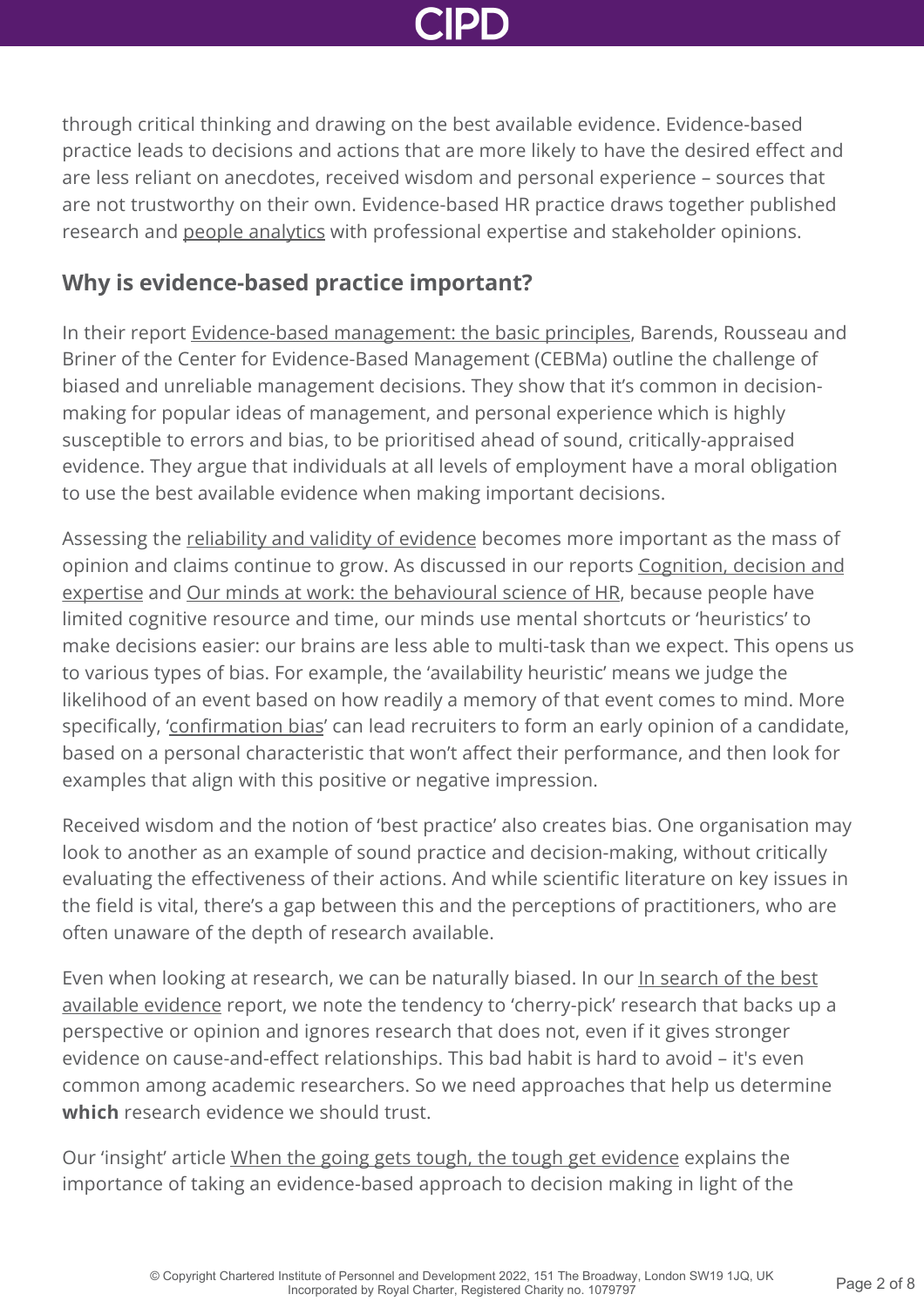

COVID-19 pandemic. It emphasises and discusses how decision makers can and should become savvy consumers of research.

#### **[The four sources of evidence](http://www.cipd.co.uk/knowledge/strategy/analytics/evidence-based-practice-factsheet?pdf=true#)**

[Barends, Rousseau and Briner](https://www.cebma.org/wp-content/uploads/Evidence-Based-Practice-The-Basic-Principles.pdf) define evidence as information, facts or data supporting (or contradicting) a claim, hypothesis or assumption.

The issues above demonstrate the limitations of basing decisions on personal experience alone. It's important to consider other factors that will most benefit an organisation and its employees. Decision-makers should find out what is known by analysing four key sources.

- **Scientific literature** on management has become more readily available in recent years, particularly in academic journals. Other topics, such as psychology and sociology, also apply to many issues facing managers. Their ability to search for and appraise research for its relevance and trustworthiness is essential.
- **Organisational data** must be examined as it highlights issues needing a manager's attention. This data can come externally from customers or clients (customer satisfaction, repeated business), or internally from employees (levels of job satisfaction, retention rates). There's also the comparison between 'hard' evidence, such as turnover rate and productivity levels, and 'soft' elements, like perceptions of culture and attitudes towards leadership. Gaining access to organisational data is key to determining causes of problems, solutions and implementing solutions.
- **Expertise and judgement of practitioners, managers, consultants and business leaders** is important to ensure effective decision-making. This professional knowledge differs from opinion as it's accumulated over time through reflection on outcomes of similar actions taken in similar contexts. It reflects specialised knowledge acquired through repeated experience of specialised activities.
- **Stakeholders**, both internal (employees, managers, board members) and external (suppliers, investors, shareholders), may be affected by an organisation's decisions and their consequences. Their values reflect what they deem important, which in turn affects how they respond to the organisation's decisions. Acquiring knowledge of their concerns provides a frame of reference for analysing evidence.

### **[Combining the evidence](http://www.cipd.co.uk/knowledge/strategy/analytics/evidence-based-practice-factsheet?pdf=true#)**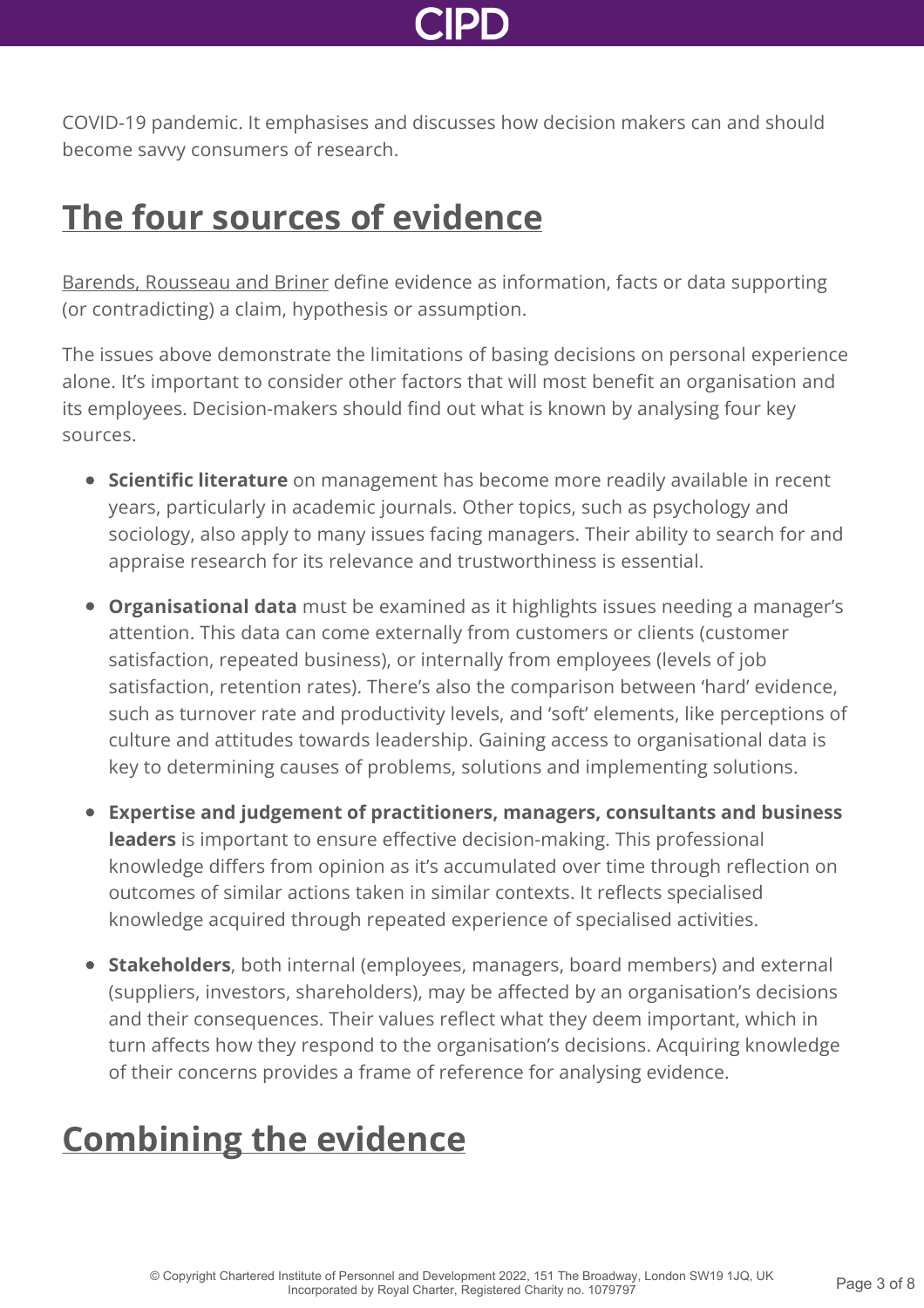One very important element of evidence-based practice is collating evidence from different sources. There are six ways – depicted in our infographic below – which will encourage this.

- 1. **Asking** translating a practical issue or problem into an answerable question.
- 2. **Acquiring** systematically searching for and retrieving evidence.
- 3. **Appraising** critically judging the trustworthiness and relevance of the evidence.
- 4. **Aggregating** weighing and pulling together the evidence.
- 5. **Applying** incorporating the evidence into a decision-making process.
- 6. **Assessing** evaluating the outcome of the decision taken so as to increase the likelihood.

Through these six steps, practitioners can ensure the quality of evidence is not ignored are able to evaluate the trustworthiness of evidence available. Appraisal varies depending on the source of evidence, but generally involves the same questions:

- 1. Where and how is evidence gathered?
- 2. Is it the best evidence available?
- 3. Is it sufficient to reach a conclusion?
- 4. Might it be biased in a particular direction? If so, why?

#### **[Evidence based practice infographic](http://www.cipd.co.uk/Images/EBHR-infographic-v.2_tcm18-54304.pdf)**

(536 KB)

## **[Misconceptions in evidence-based practice](http://www.cipd.co.uk/knowledge/strategy/analytics/evidence-based-practice-factsheet?pdf=true#) decision-making**

There are some misconceptions and barriers which prevent the uptake of an evidencebased approach. However, each can be rebuffed:

- **Evidence-based practice ignores practitioner's professional experience**: This simply contradicts the above arguments. Evidence-based practice does not prioritise one source of evidence over any other. Rather, accumulating evidence from the four sources discussed is most important.
- **Evidence-based practice is all about numbers and statistics**: While critical and statistical thinking is important, the process is not exclusively about numbers and quantitative methods.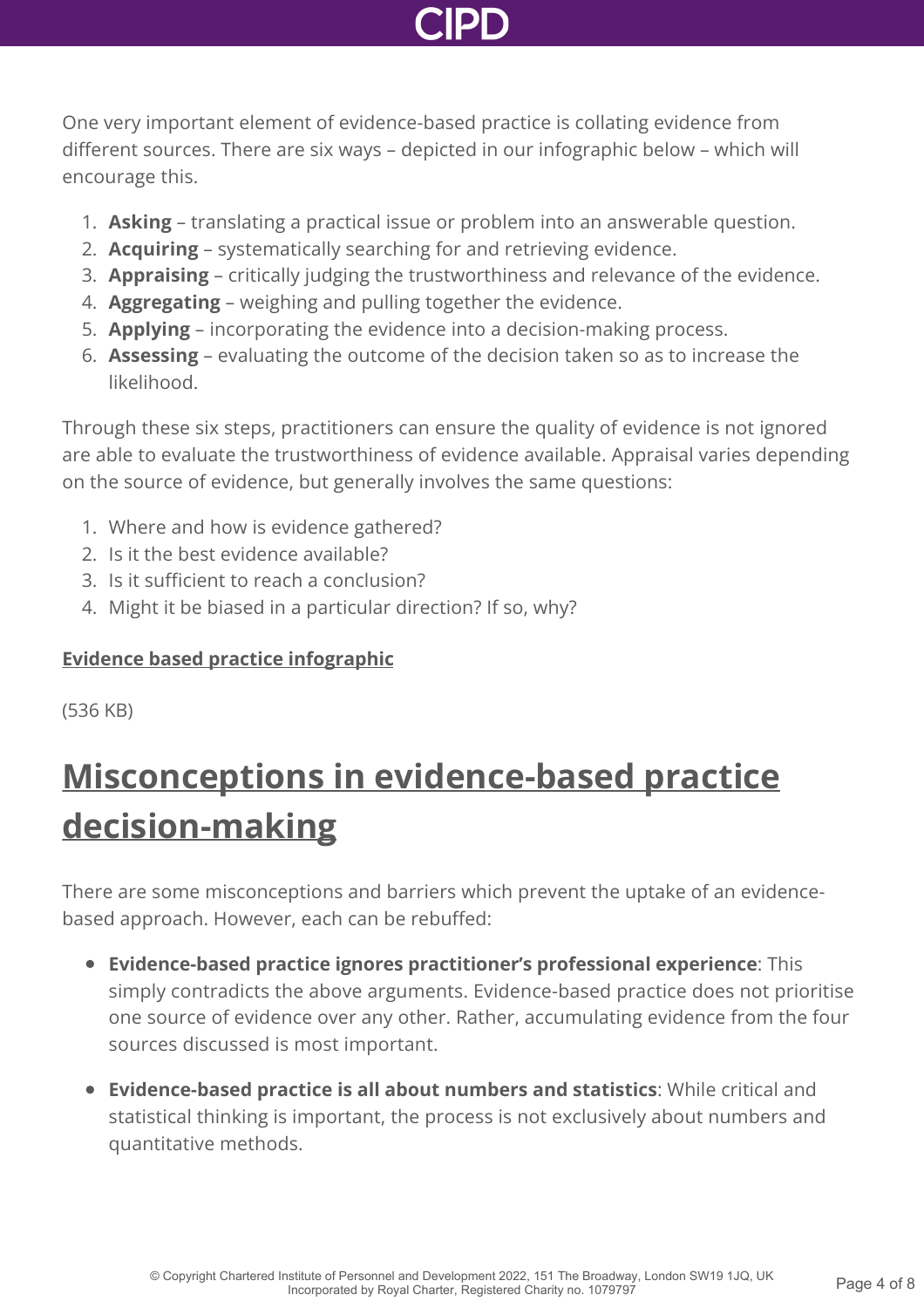

- **Managers need to make decisions quickly and don't have time for evidencebased practice**: Even quick decisions require the most robust and trustworthy evidence.
- **The unique nature of each organisation means evidence from scientific literature does not apply**: Different organisations tend to face similar issues and respond in similar ways.

Briner argues that [barriers exist](https://scienceforwork.com/blog/rob-briner-cebma/) in both academic and organisational spheres. He claims that students are often taught to learn theories, which may be questionable. Instead, they should be taught to think critically and for themselves, while questioning the quality of information. In organisations, political and career incentives may once again encourage sticking with the status quo, or current processes, which may not be effective.

### **[Evidence of evidence-based practice](http://www.cipd.co.uk/knowledge/strategy/analytics/evidence-based-practice-factsheet?pdf=true#) effectiveness**

[CEBMa research](https://www.cebma.org/wp-content/uploads/Evidence-Based-Practice-The-Basic-Principles.pdf) indicates that an evidence-based approach is more effective in various ways than less structured decision-making processes which often favour personal experience over sound research:

- Risk assessments based on the accumulated experience of many people are generally more accurate than those based on one person's experience, ensuring forecasts are made independently before being combined.
- Judgements based on hard data and statistics are more accurate than those based on individual experience.
- Knowledge from scientific literature is more accurate than expert opinions.
- Decisions made through a combination of critically-appraised evidence from multiple sources yield more effective outcomes than those based on a single source of evidence.

These points reinforce the value in adopting a critical mindset – questioning assumptions and trustworthiness – with the goal of answering the question 'Is this the best available evidence?'

#### **[How to carry out evidence-based practice](http://www.cipd.co.uk/knowledge/strategy/analytics/evidence-based-practice-factsheet?pdf=true#)**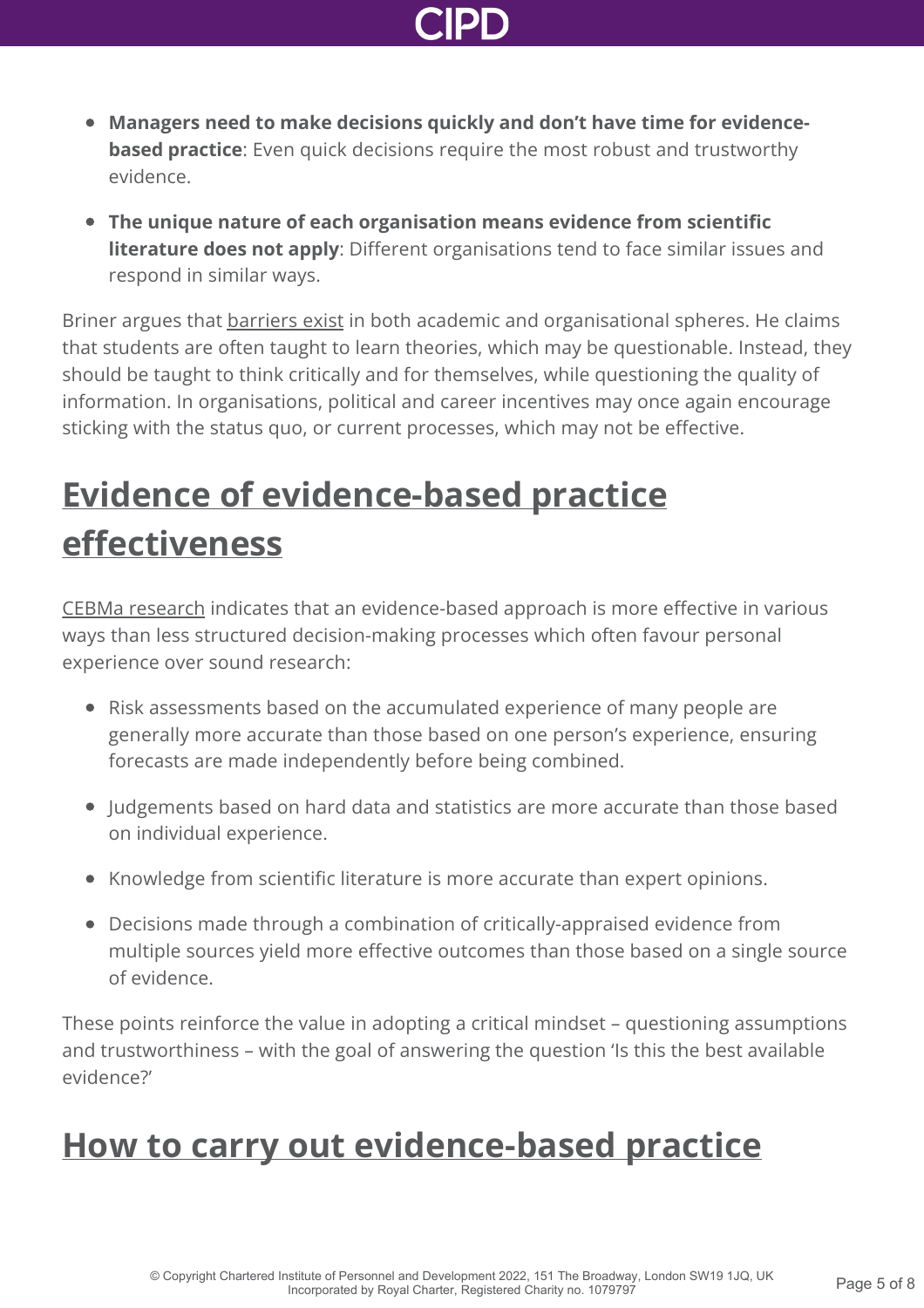

Pietro Marenco of ScienceForWork states that much research on evidence-based practice has focused on what it is and why it is needed, rather than how to do it. However, a more practical approach has been encouraged in recent years, with practitioners in organisations being trained on the principles and know-how to make evidence-based decisions. A three-day training course on evidence-based management, the first of its kind, took place in Belgium in 2017 and focused on applying the theory of the evidencebased approach to real-life management decisions.

As the professional body for HR and people development, the CIPD takes an evidencebased view on the future of work – and, importantly, what this means for our profession. By doing this, we can help prepare professionals and employers for what's coming, while also equipping them to succeed and shape a changing world of work.

Our [Profession Map](https://peopleprofession.cipd.org/profession-map) has been developed to do this. It defines the knowledge, behaviours and values which should underpin today's people profession. It's been developed as an international standard against which an organisation can benchmark its values. At its core are the concepts of being principles-led, evidence-based and outcomes driven. This recognises the importance of using the four forms of evidence in a principled manner to develop positive outcomes for stakeholders. As evidence is often of varying degrees of quality, it's important that people professionals consider if and how they should incorporate the different types of evidence into their work.

Evidence-based practice is a useful concept for understanding whether practices in HR lead to the desired outcomes, and whether these practices are being used to the best effect. Listen to our podcast [Evidence-based practice for HR: beyond fads and fiction](http://www.cipd.co.uk/podcasts/evidence-based-hr/) which features a discussion on what evidence-based practice is, why it matters, and how to apply it at work.

One example of evidence-based practice could be the decision to implement a performance management system. In this situation, performance management data from the business, scientific evidence, insights from key stakeholders, and professional HR expertise would be used to develop the best performance management system for the specific organisational context. Examples of evidence for and against forms of [performance management is given in our report Could do better? Assessing what works](http://www.cipd.co.uk/knowledge/fundamentals/people/performance/what-works-in-performance-management-report/) in performance management.

[We've also published evidence reviews on a number of other topics, including employee](http://www.cipd.co.uk/knowledge/fundamentals/relations/engagement/evidence-engagement/) engagement, [employee resilience](http://www.cipd.co.uk/knowledge/culture/well-being/evidence-resilience/) and [flexible working and diversity](http://www.cipd.co.uk/knowledge/fundamentals/relations/diversity/flexible-working-teleworking-diversity/). All our evidence reviews will be featured on our Evidence Hub page, launching soon. For a learning and [development perspective, listen to our](http://www.cipd.co.uk/knowledge/coronavirus/webinars/using-evidence-HR-decision-making-17-june-2020/) [Evidence-based L&D](http://www.cipd.co.uk/podcasts/ld-why-does-evidence-matter/) [podcast. There's alsoh Using](http://www.cipd.co.uk/knowledge/coronavirus/webinars/using-evidence-HR-decision-making-17-june-2020/) evidence in HR decision-making: 10 lessons from the COVID-19 crisis, part of our coronavirus webinar series.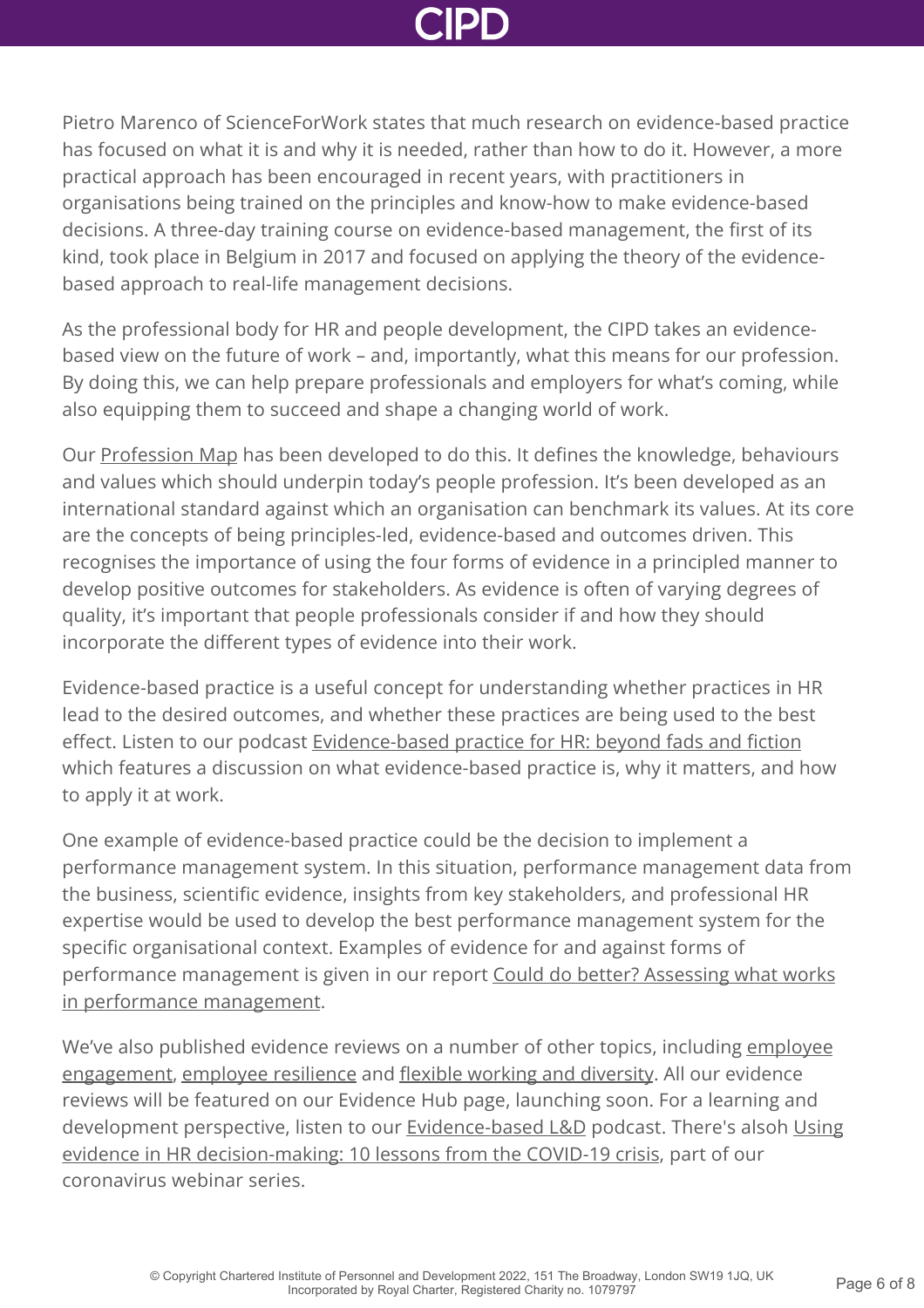

### **[Useful contacts and further reading](http://www.cipd.co.uk/knowledge/strategy/analytics/evidence-based-practice-factsheet?pdf=true#)**

#### **Contacts**

[Center for Evidence-Based Management \(CEBMa\)](https://www.cebma.org/)

[ScienceForWork - Evidence-based management](https://scienceforwork.com/blog/category/evidence-based-management/)

#### **Books and reports**

BARENDS, E. and ROUSSEAU, D. (2018) Evidence-based management: how to use evidence to make better organizational decisions. Kogan Page: London

RANDELL, G. and TOPLIS, J. (2014) [Towards organizational fitness: a guide to diagnosis and](https://books.google.co.uk/books/about/Towards_Organizational_Fitness.html?id=35XbAwAAQBAJ&source=kp_book_description&redir_esc=y) treatment. London: Gower.

Visit the [CIPD and Kogan Page Bookshop](http://www.cipd.co.uk/learn/bookshop) to see all our priced publications currently in print.

#### **Journal articles**

BRINER, R. (2019) [The basics of evidence-based practice](https://www.cebma.org/wp-content/uploads/Briner-The-Basics-of-Evidence-Based-Practice.pdf). People + Strategy. Vol 42, No 1. pp16-21.

LAGUNA, L., POELL, R. and MEERMAN, M. (2019) Practitioner research for the professionalization of human resources practice: empirical data from the Netherlands. [Human Resource](http://www.cipd.co.uk/news-views/nutshell/issue-84/) Development International. Vol 22, No 1. pp68-90. Reviewed in *In a* Nutshell, issue 84.

ROUSSEAU, D. (2020) Making evidence based-decisions in an uncertain world. Organizational Dynamics. Vol 49, Issue 1, January-March. Reviewed in *[In a Nutshe](http://www.cipd.co.uk/news-views/nutshell/issue-96/)ll,* issue 96.

SEVERSON, E. (2019) Real-life EBM: what it feels like to lead evidence-based HR. People + Strategy. Vol 42, No 1. pp22-27.

[WRIGHT, P.M. and ULRICH, M.D. \(2017\) A road well traveled: the past, present, and future](https://www.cebma.org/wp-content/uploads/Wright-Ulrich-A-Road-Well-Travelled.pdf) journey of strategic human resource management. The Annual Review of Organisational Psychology and Organisational Behaviour. Vol 4. pp45-65.

CIPD members can use our **[online journals](http://www.cipd.co.uk/knowledge/journals/)** to find articles from over 300 journal titles